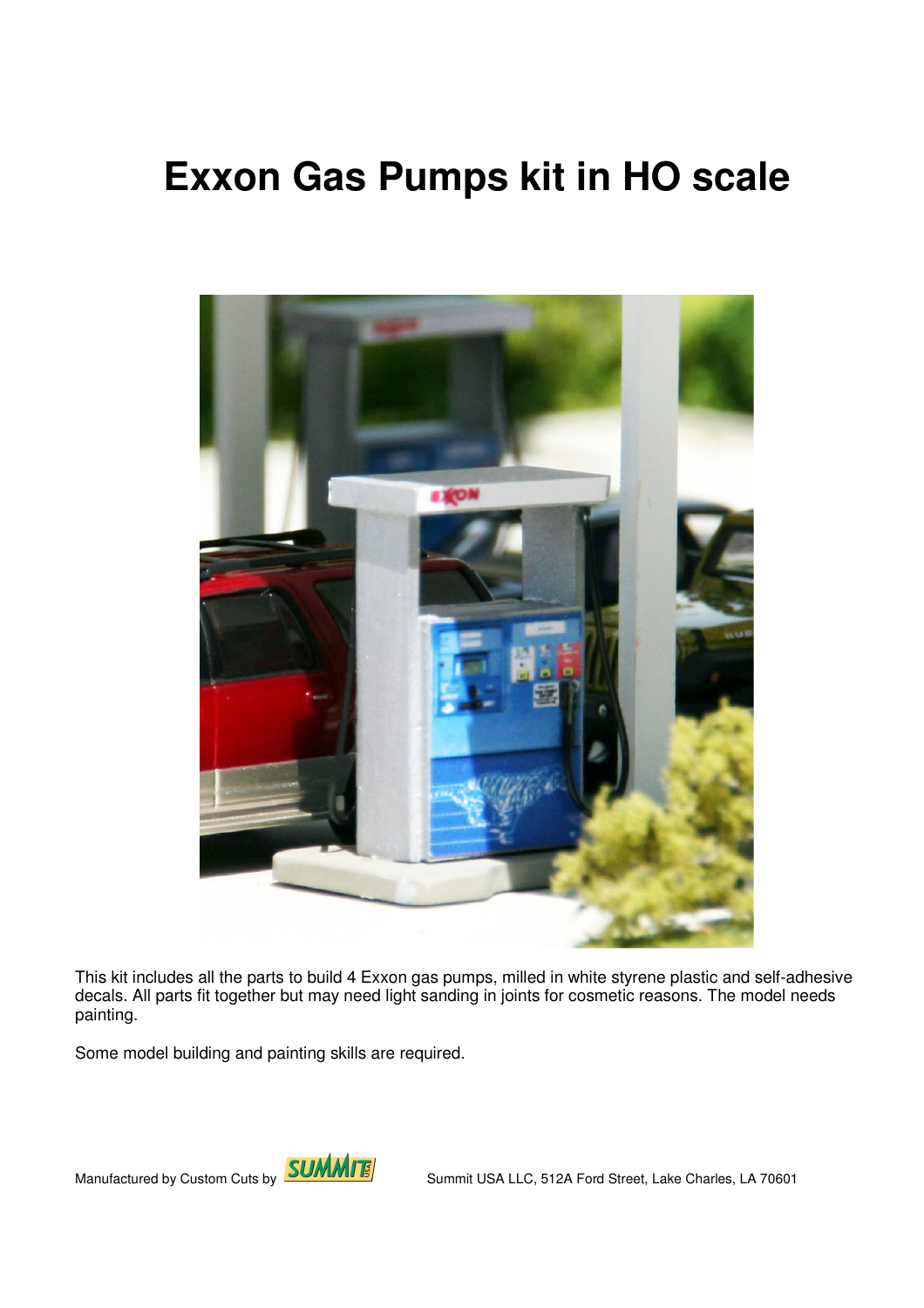## **Assembly instructions for Exxon Gas Pumps kit**

Thank you for buying this Exxon Gas Pumps Extension kit. Please take some time to read these instructions before you begin assembling.

This kit is milled in styrene plastic and is very easy to glue together using Plastruct Plastic Weld, MicroMark Same Stuff or similar glue products. The parts are tabbed and slotted for easier assembly.

Take your time to identify all parts and lay them out as on the pictures to get an overview of how the kit goes together. Clean all parts for any burrs before you start gluing them together.



Gas pump parts and bases Pump parts laid out as they go together

## **Assembly**



Glue the small top piece onto the pump side as shown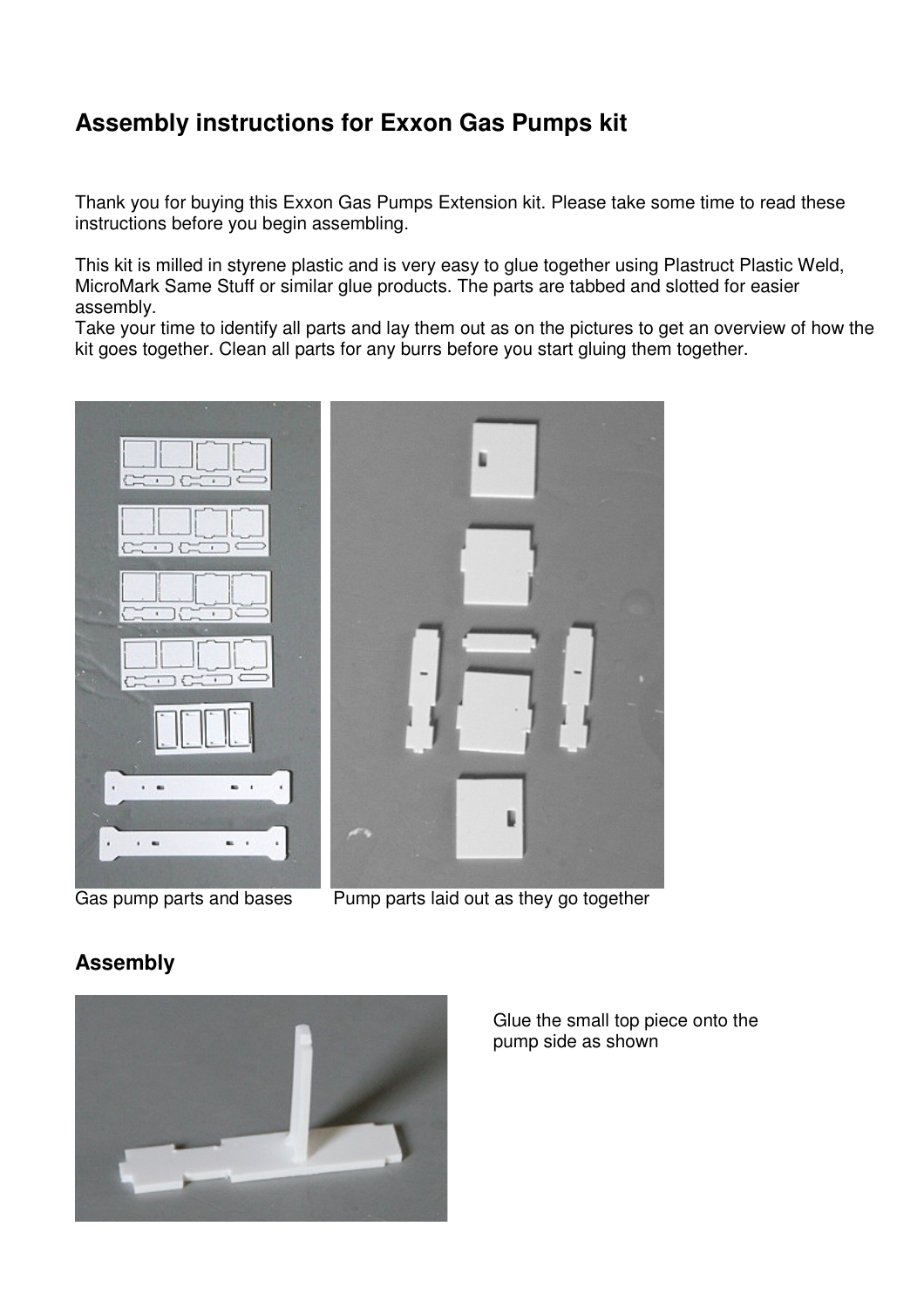

Glue the front piece on so the small hole is to the right when viewed from the front. Glue on the other side and front piece.



Glue the top onto the pump, fitting the sides into the slots in the top.

Mount the faceplate on each side with the hole to the right.

Paint the pump aluminum.

Spray the decal sheet with at coat of Krylon Clear Acrylic or Testor's Dull Cote to protect the print before handling it. Cut out the decals using a steel ruler and a sharp hobby knife.